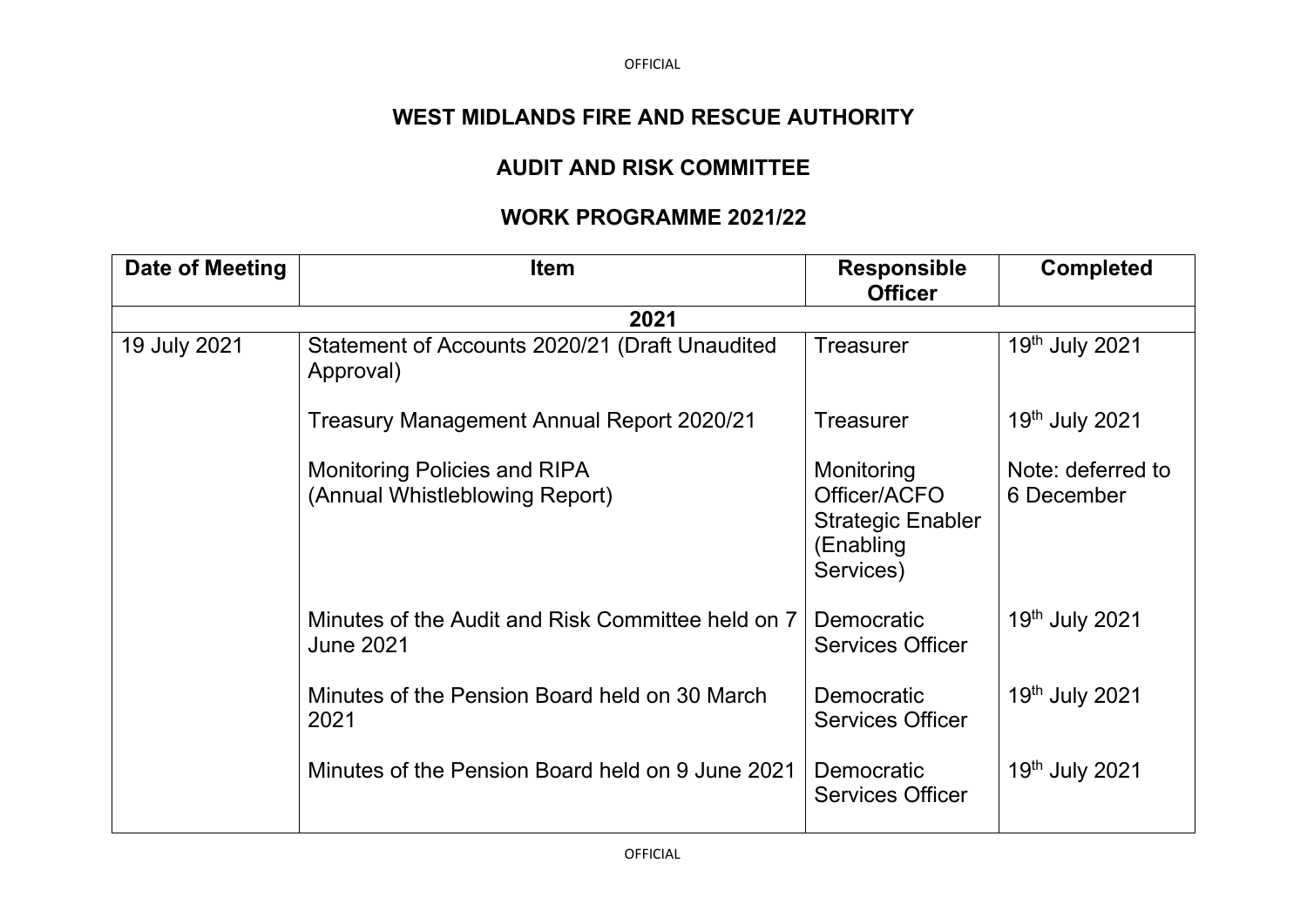|              | <b>OFFICIAL</b>                                                                                                                     |                                                                                                   |                                                       |
|--------------|-------------------------------------------------------------------------------------------------------------------------------------|---------------------------------------------------------------------------------------------------|-------------------------------------------------------|
|              | <b>Training Requirements of Audit and Risk Members</b>                                                                              | Democratic<br><b>Services Officer</b>                                                             | Note: deferred<br>from 19 July<br>meeting             |
|              | <b>Audit and Risk Committee Draft Work Plan</b><br>2021/22                                                                          | Democratic<br><b>Services Officer</b>                                                             | 19th July 2021                                        |
|              | Request for a decision on Action to be taken in<br>respect of immediate detriment cases under the<br><b>McCloud Sargeant Ruling</b> | <b>ACFO Strategic</b><br><b>Enabler (Enabling</b><br>Services) /<br><b>Treasurer</b>              | 19th July 2021                                        |
| 27 Sept 2021 | Terms of Reference of Audit and Risk Committee                                                                                      | Democratic<br><b>Services Officer</b>                                                             | 27 <sup>th</sup> September<br>2021                    |
|              | <b>Audit Findings Report 2020/21</b>                                                                                                | <b>Grant Thornton</b>                                                                             | 27 <sup>th</sup> September<br>2021                    |
|              | Statement of Accounts 2020/21 (for approval)                                                                                        | <b>Treasurer</b>                                                                                  | 27 <sup>th</sup> September<br>2021                    |
|              | <b>Audit Progress &amp; Sector Update</b>                                                                                           | <b>Grant Thornton</b>                                                                             | Deferred from 27 <sup>th</sup><br><b>Sept Meeting</b> |
|              | <b>Internal Audit Progress Report</b>                                                                                               | <b>Audit Manager</b>                                                                              | 27 <sup>th</sup> September<br>2021                    |
|              | Internal Audit Report - Data Governance                                                                                             | <b>ACFO Strategic</b><br><b>Enabler (Enabling</b><br>Services) /Data<br>and Governance<br>Manager | 27 <sup>th</sup> September<br>2021                    |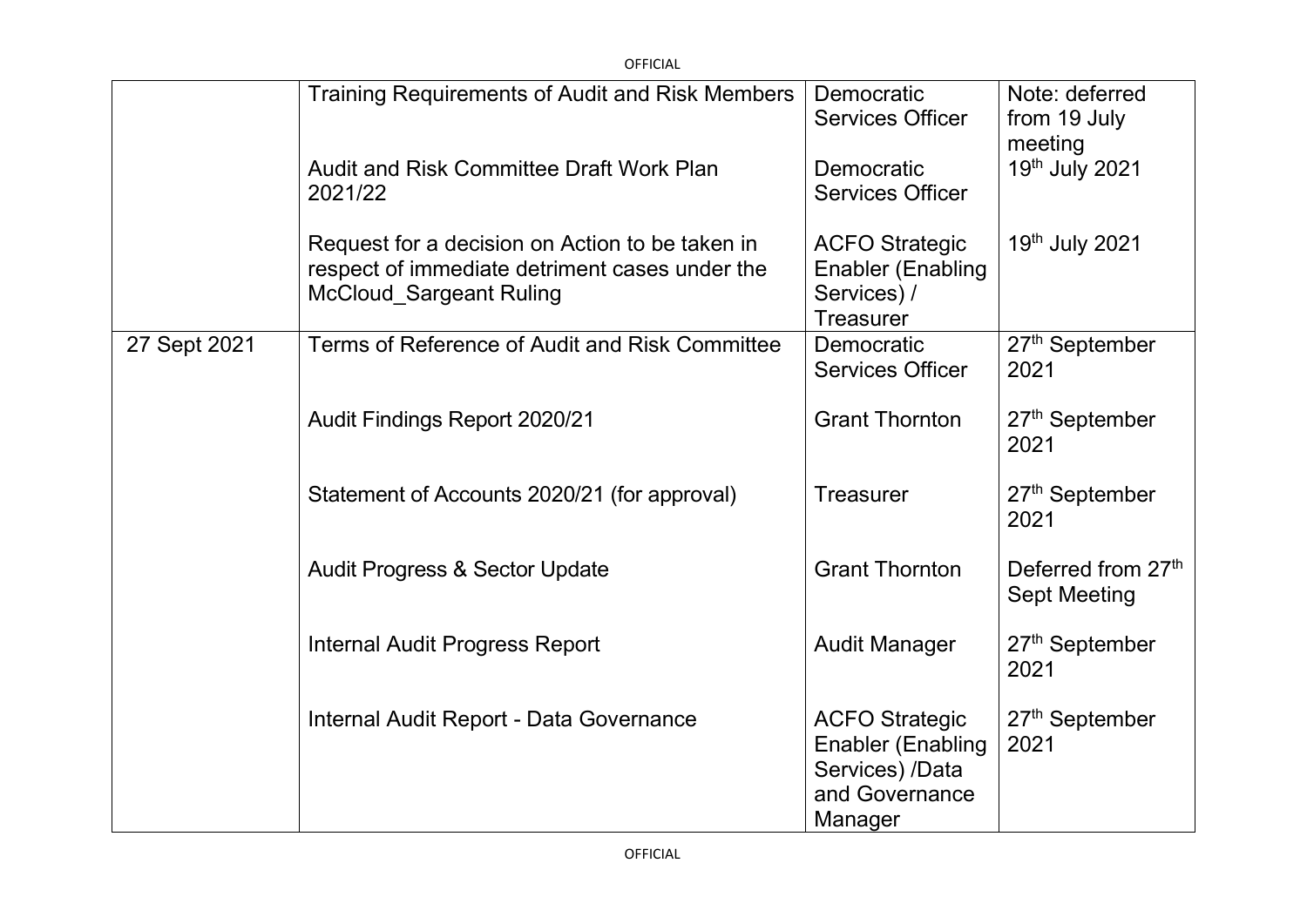| <b>OFFICIAL</b>           |                                                                        |                                                                |                                     |
|---------------------------|------------------------------------------------------------------------|----------------------------------------------------------------|-------------------------------------|
|                           | Minutes of the Audit and Risk Committee held on<br>19 July 2021        | Democratic<br><b>Services Officer</b>                          | 27 <sup>th</sup> September<br>2021  |
|                           | Audit and Risk Committee Work Plan 2021/22                             | Democratic<br><b>Services Officer</b>                          | 27 <sup>th</sup> September<br>2021  |
| 4 Oct 2021<br>[Authority] | Audit Findings Report 2020/21                                          | <b>Grant Thornton</b>                                          | 4 <sup>th</sup> October 2021        |
|                           | Statement of Accounts 2020/21                                          | <b>Treasurer</b>                                               | 4 <sup>th</sup> October 2021        |
|                           | Minutes of the Audit and Risk Committee held on<br>07 June and 19 July | Democratic<br><b>Services Officer</b>                          | 4 <sup>th</sup> October 2021        |
| 25 Oct 2021<br>Cancelled  | Minutes of the Audit and Risk Committee held on<br>27 September 2021   | Democratic<br><b>Services Officer</b>                          | Deferred to 6<br>December           |
|                           | <b>Audit Progress &amp; Sector Update</b>                              | <b>Grant Thornton</b>                                          | Deferred to 6<br>December           |
|                           | <b>Internal Audit Progress Report</b>                                  | <b>Audit Manager</b>                                           | Deferred to 6<br>December           |
|                           | Treasury Management Mid-Year Report 2021/22                            | <b>Treasurer</b>                                               | Deferred to 6<br>December           |
|                           | Annual Audit Letter 2020/21                                            | <b>Grant Thornton</b>                                          | Deferred to 21<br><b>March 2022</b> |
|                           | Corporate Risk Update Q1 & Q2 2021/22                                  | <b>ACFO Strategic</b><br><b>Enabler (Enabling</b><br>Services) | Deferred to 6<br>December           |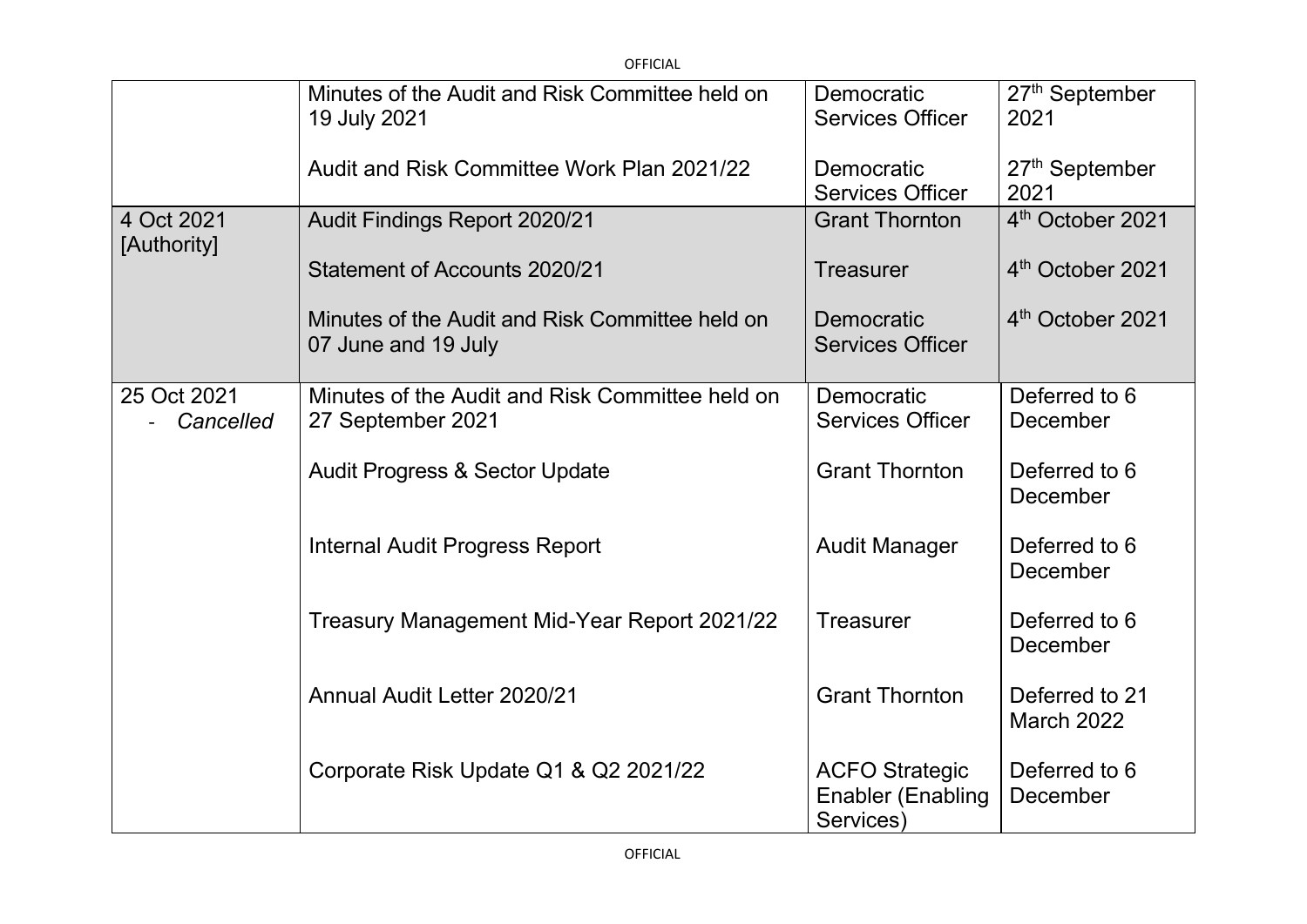| <b>OFFICIAL</b>    |                                                                       |                                                                |                                     |
|--------------------|-----------------------------------------------------------------------|----------------------------------------------------------------|-------------------------------------|
|                    | <b>Annual SIRO report</b>                                             | <b>ACFO Strategic</b><br><b>Enabler (Enabling</b><br>Services) | Deferred to 21<br>March 2022        |
|                    | Audit and Risk Committee Work Plan 2021/22                            | Democratic<br><b>Services Officer</b>                          | Deferred to 6<br>December           |
|                    | Minutes of the Pension Board held on 08<br>September 2021             | Democratic<br><b>Services Officer</b>                          | Deferred to 6<br>December           |
|                    | Fraud Awareness Training (tbc)                                        | <b>Phil Tromans</b><br><b>John Matthews</b>                    | Deferred to 21<br><b>March 2022</b> |
| 6 December<br>2021 | Minutes of the Audit and Risk Committee held on<br>27 September 2021  | Democratic<br><b>Services Officer</b>                          | 6 December 2021                     |
|                    | <b>Audit Progress &amp; Sector Update</b>                             | <b>Grant Thornton</b>                                          | Deferred to 21<br><b>March 2022</b> |
|                    | <b>Internal Audit Progress Report</b>                                 | <b>Audit Manager</b>                                           | 6 December 2021                     |
|                    | Treasury Management Mid-Year Report 2021/22                           | <b>Treasurer</b>                                               | 6 December 2021                     |
|                    | Corporate Risk Update Q1 & Q2 2021/22                                 | <b>ACFO Strategic</b><br><b>Enabler (Enabling</b><br>Services) | 6 December 2021                     |
|                    | <b>Vacant Residential Properties Update</b>                           | <b>Treasurer</b>                                               | 6 December 2021                     |
|                    | <b>Monitoring Policies and RIPA</b><br>(Annual Whistleblowing Report) | Monitoring<br>Officer/ACFO<br><b>Strategic Enabler</b>         | 6 December 2021                     |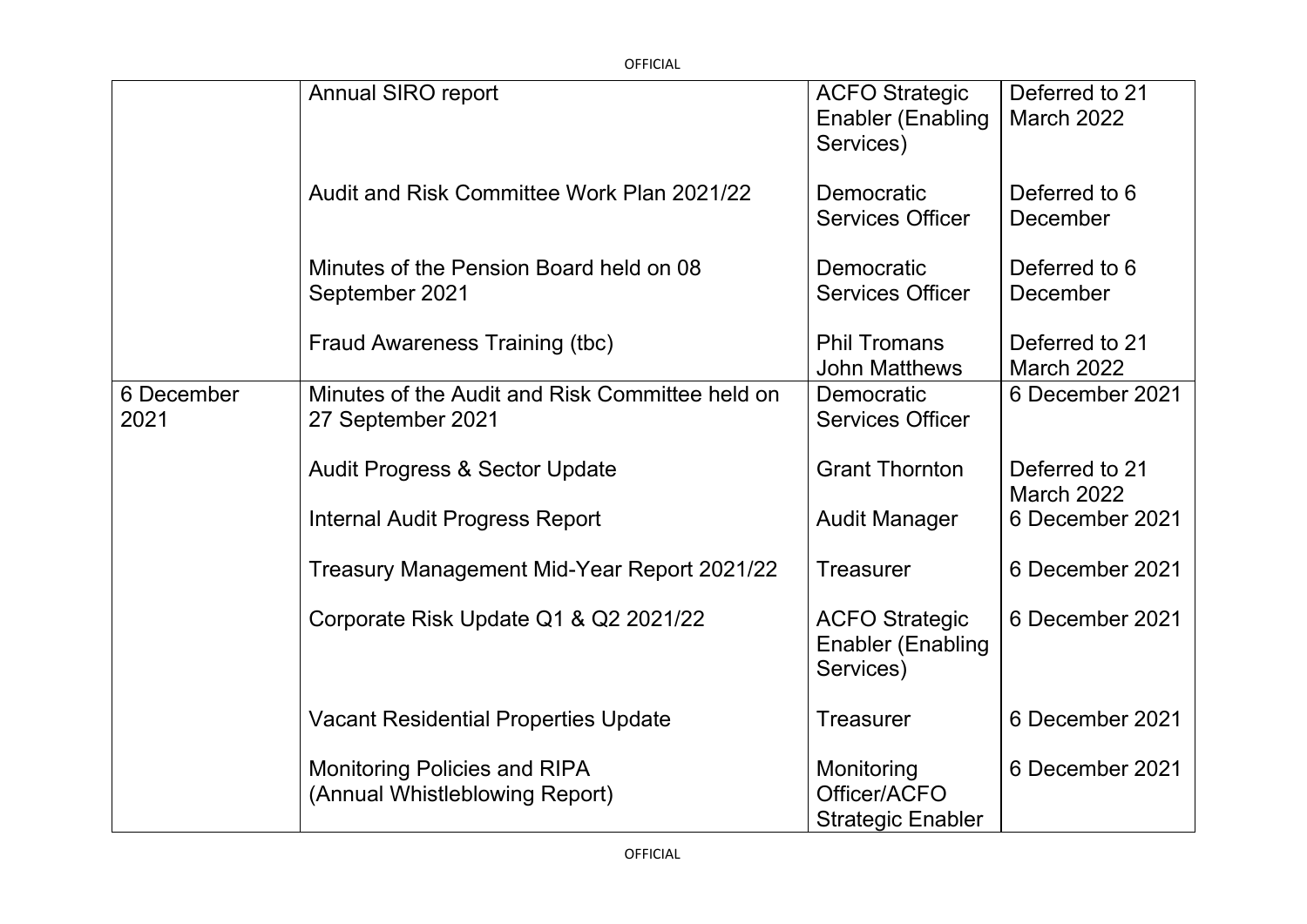|                                 |                                                                 | (Enabling<br>Services)                       |                        |
|---------------------------------|-----------------------------------------------------------------|----------------------------------------------|------------------------|
|                                 | Audit and Risk Committee Work Plan 2021/22                      | <b>Democratic</b><br><b>Services Officer</b> | 6 December 2021        |
|                                 | Minutes of the Pension Board held on 08<br>September 2021       | Democratic<br><b>Services Officer</b>        | 6 December 2021        |
| 13 December<br>2021 (Authority) | Minutes of the Audit and Risk Committee held on<br>27 September | <b>Democratic</b><br><b>Services Officer</b> | 13 December<br>2021    |
|                                 | Annual Audit Letter 2020/21                                     | <b>Grant Thornton</b>                        | Deferred to 27<br>June |

OFFICIAL

| 2022             |                                                   |                         |               |
|------------------|---------------------------------------------------|-------------------------|---------------|
| 14 February      |                                                   |                         |               |
| 2022 (Authority) |                                                   |                         |               |
| 21 March 2022    | Minutes of the Audit and Risk Committee held on 6 | Democratic              | 21 March 2022 |
|                  | December 2021                                     | <b>Services Officer</b> |               |
|                  | Internal Audit Progress Report                    | <b>Audit Manager</b>    | 21 March 2022 |
|                  | <b>Audit Progress &amp; Sector Update</b>         | <b>Grant Thornton</b>   |               |
|                  | Internal Audit Plan 2022/23                       | <b>Audit Manager</b>    | 21 March 2022 |
|                  | Audit Plan 2021/22 (possibly in June 2022 - tbc)  | <b>Grant Thornton</b>   |               |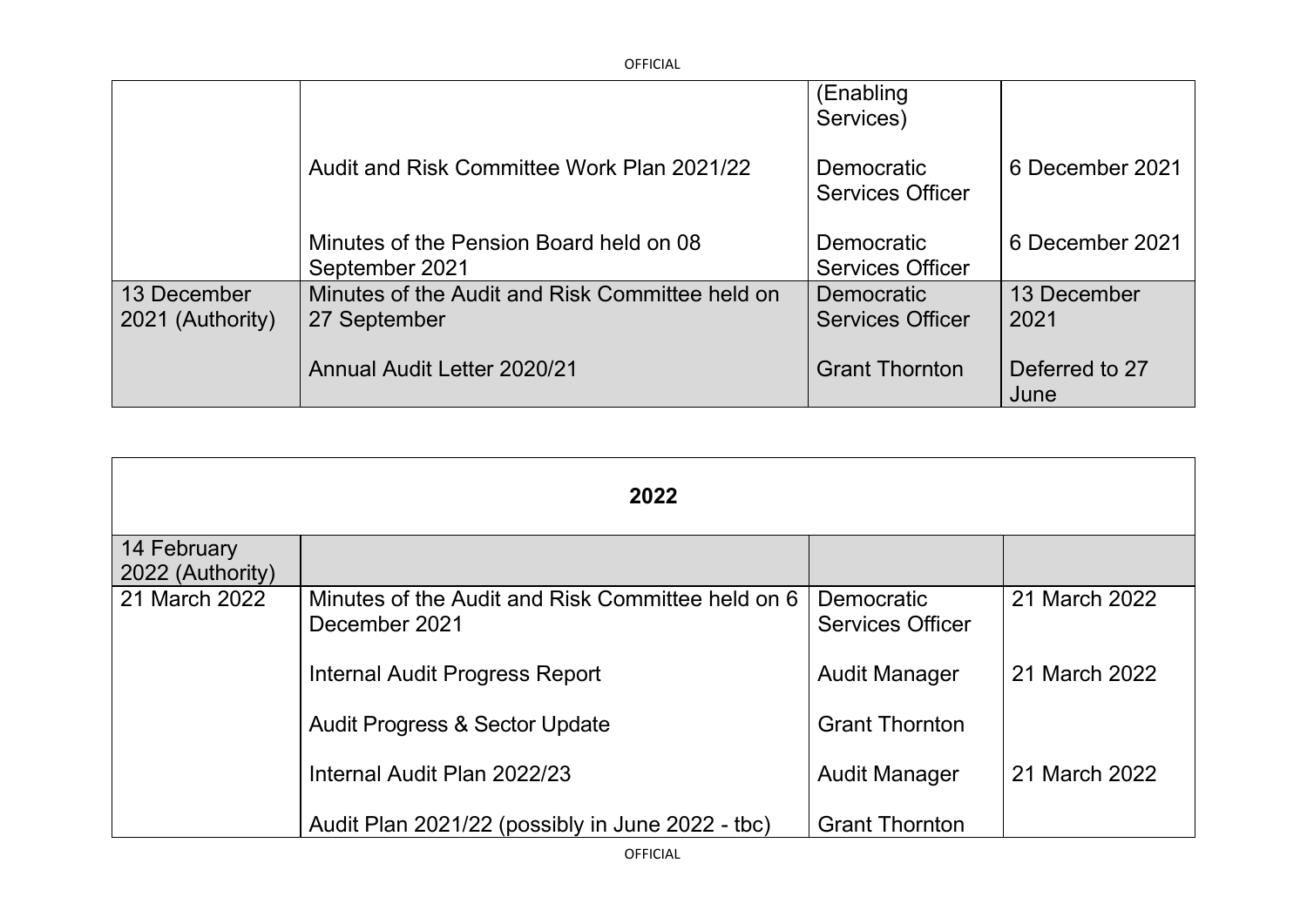|             | <b>OFFICIAL</b>                                                                                                                                             |                                                                |                                    |
|-------------|-------------------------------------------------------------------------------------------------------------------------------------------------------------|----------------------------------------------------------------|------------------------------------|
|             | Internal Audit Charter - Annual Review                                                                                                                      | <b>Audit Manager</b>                                           | 21 March 2022                      |
|             | Informing the Audit Risk Assessment - West<br>Midlands Fire and Rescue Authority 2021/22<br>(possibly in March 2022 but may need to be June<br>$2022 - tbc$ | <b>Grant Thornton</b>                                          | 21 March 2022                      |
|             | Annual Audit Letter 2020/21                                                                                                                                 | <b>Grant Thornton</b>                                          | Deferred to 06<br><b>June 2022</b> |
|             | <b>Annual SIRO report</b>                                                                                                                                   | <b>ACFO Strategic</b><br><b>Enabler (Enabling</b><br>Services) | 21 March 2022                      |
|             | Minutes of the Pensions Board held on 10<br>December 2021                                                                                                   | Democratic<br><b>Services Officer</b>                          | 06 June 2022                       |
|             | Audit and Risk Committee Work Plan 2021/22                                                                                                                  | Democratic<br><b>Services Officer</b>                          | 21 March 2022                      |
|             | <b>Fraud Awareness Training</b>                                                                                                                             | <b>Phil Tromans</b><br><b>John Matthews</b>                    | 21 March 2022                      |
|             | Committee Members' Private meeting with Internal<br><b>Auditors (to follow Committee)</b>                                                                   | <b>Audit Manager</b>                                           | 21 March 2022                      |
| 6 June 2022 | Annual Internal Audit Report 2021/22                                                                                                                        | <b>Audit Manager</b>                                           |                                    |
|             | Governance Statement 2021/22                                                                                                                                | <b>Treasurer</b>                                               |                                    |
|             | <b>Monitoring Policies and RIPA</b>                                                                                                                         | Monitoring                                                     |                                    |
|             | (Annual Whistleblowing Report)                                                                                                                              | Officer/ACFO                                                   |                                    |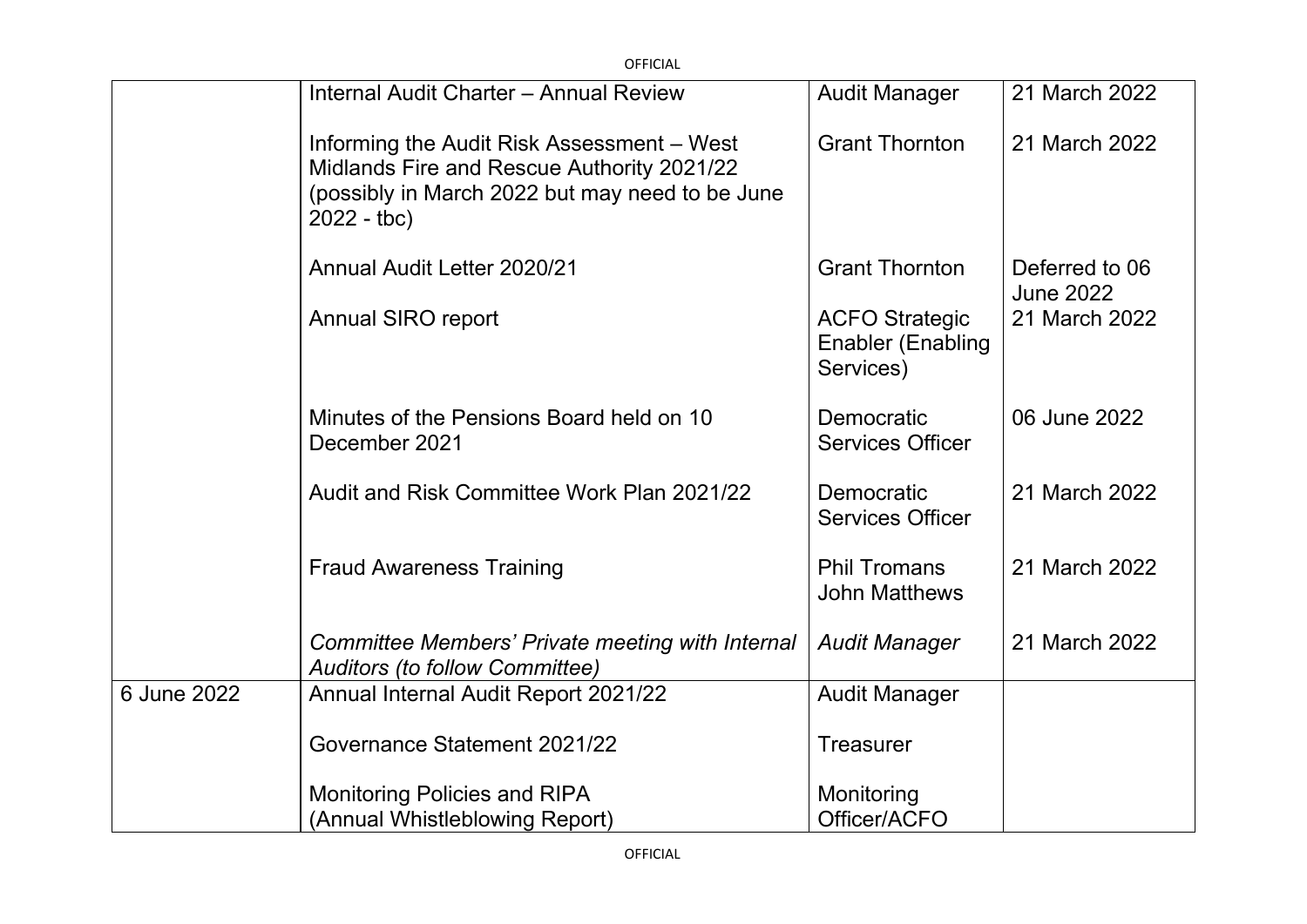OFFICIAL

|                                                                                                                                                             | <b>Strategic Enabler</b><br>(Enabling<br>Services)             |
|-------------------------------------------------------------------------------------------------------------------------------------------------------------|----------------------------------------------------------------|
| Corporate Risk Update Q3 & Q4 2021/22                                                                                                                       | <b>ACFO Strategic</b><br><b>Enabler (Enabling</b><br>Services) |
| Audit Plan 2021/22 (possibly in March 2022 - tbc)                                                                                                           | <b>Grant Thornton</b>                                          |
| Informing the Audit Risk Assessment – West<br>Midlands Fire and Rescue Authority 2021/22<br>(possibly in March 2022 but may need to be June<br>$2022 - tbc$ | <b>Grant Thornton</b>                                          |
| Annual Report of the Audit and Risk Committee<br>2021/22 for approval                                                                                       | Chair, Audit and<br><b>Risk</b>                                |
| <b>Audit Progress &amp; Sector Update</b>                                                                                                                   | <b>Grant Thornton</b>                                          |
| <b>Internal Audit Progress Report</b>                                                                                                                       | <b>Audit Manager</b>                                           |
| Minutes of the Audit and Risk Committee held on<br>21 March 2022                                                                                            | Democratic<br><b>Services Officer</b>                          |
| Minutes of the Pensions Board held on XXXX - tbc                                                                                                            | Democratic<br><b>Services Officer</b>                          |
| Annual Report of the Pension Board 2021/22                                                                                                                  | <b>Chair, Pensions</b><br><b>Board</b>                         |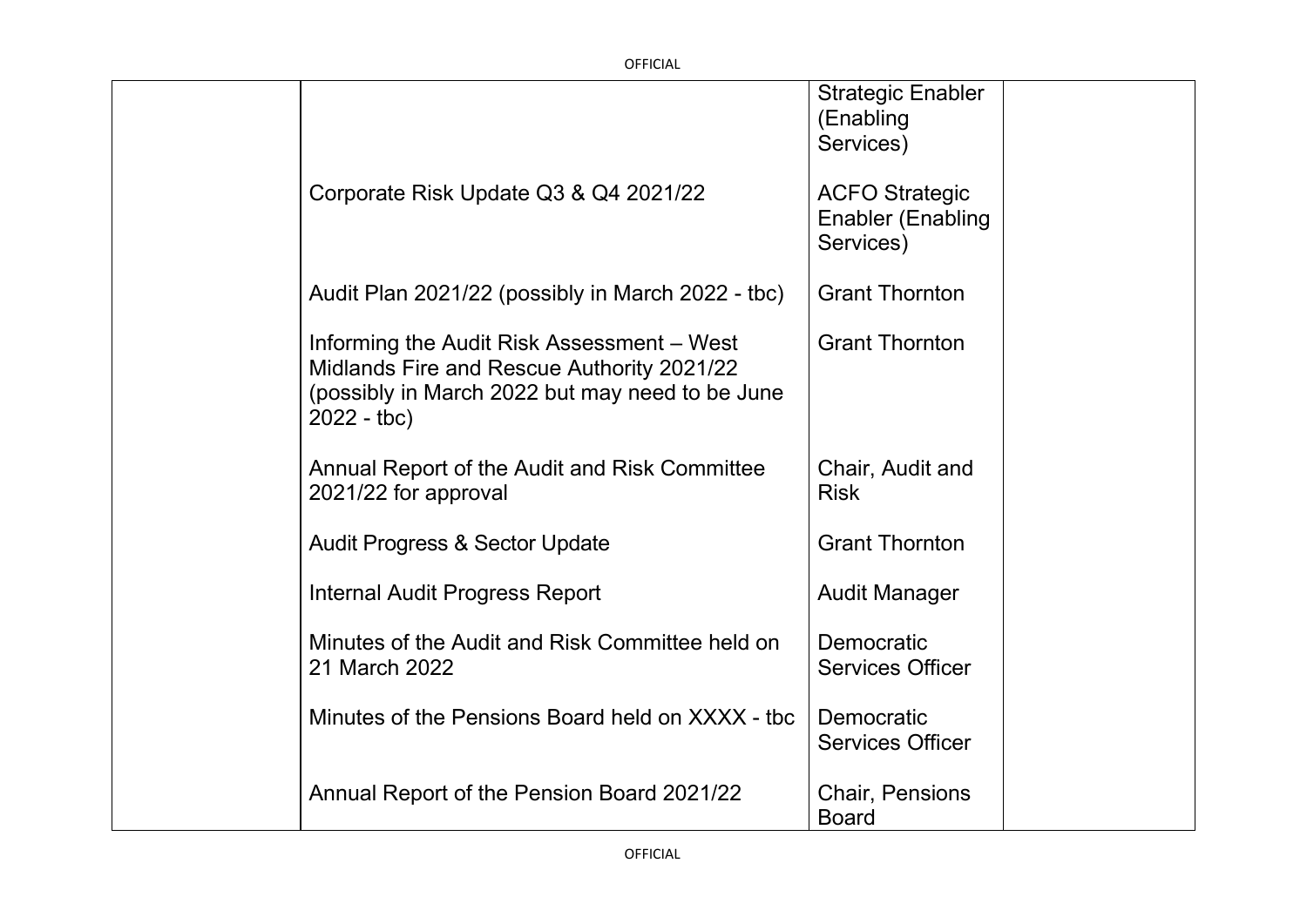| <b>OFFICIAL</b> |                                                                     |                                              |                             |
|-----------------|---------------------------------------------------------------------|----------------------------------------------|-----------------------------|
|                 | Audit and Risk Committee Work Plan 2021/22                          | Democratic<br><b>Services Officer</b>        |                             |
|                 | Committee Members' Private meeting with<br><b>External Auditors</b> | <b>Grant Thornton</b>                        |                             |
|                 | Workshop for Members on Statement of Accounts<br>2021/22            | <b>Treasurer</b>                             |                             |
| 27 June 2022    | Governance Statement 2021/22                                        | Treasurer                                    |                             |
| [Authority]     | <b>Annual Audit Letter 2020/21</b>                                  | <b>Grant Thornton</b>                        |                             |
|                 | Minutes of the Audit and Risk Committee held on<br>21 March 2022    | <b>Democratic</b><br><b>Services Officer</b> |                             |
|                 | Minutes of the Audit and Risk Committee held on 6<br>December 2021  | Democratic<br><b>Services Officer</b>        | Deferred to<br>October 2022 |
|                 | Annual Report of the Audit and Risk Committee<br>2021/22            | Chair, Audit and<br><b>Risk</b>              |                             |

| XX July 2022<br>(Audit and Risk) | Minutes of the Audit and Risk Committee held on 6<br><b>June 2022</b> | Democratic<br><b>Services Officer</b> |  |
|----------------------------------|-----------------------------------------------------------------------|---------------------------------------|--|
| Committee<br>2022/23)            | Statement of Accounts 2021/22 (Draft Unaudited<br>Approval)           | Treasurer                             |  |
|                                  | Treasury Management Annual Report 2021/22                             | Treasurer                             |  |